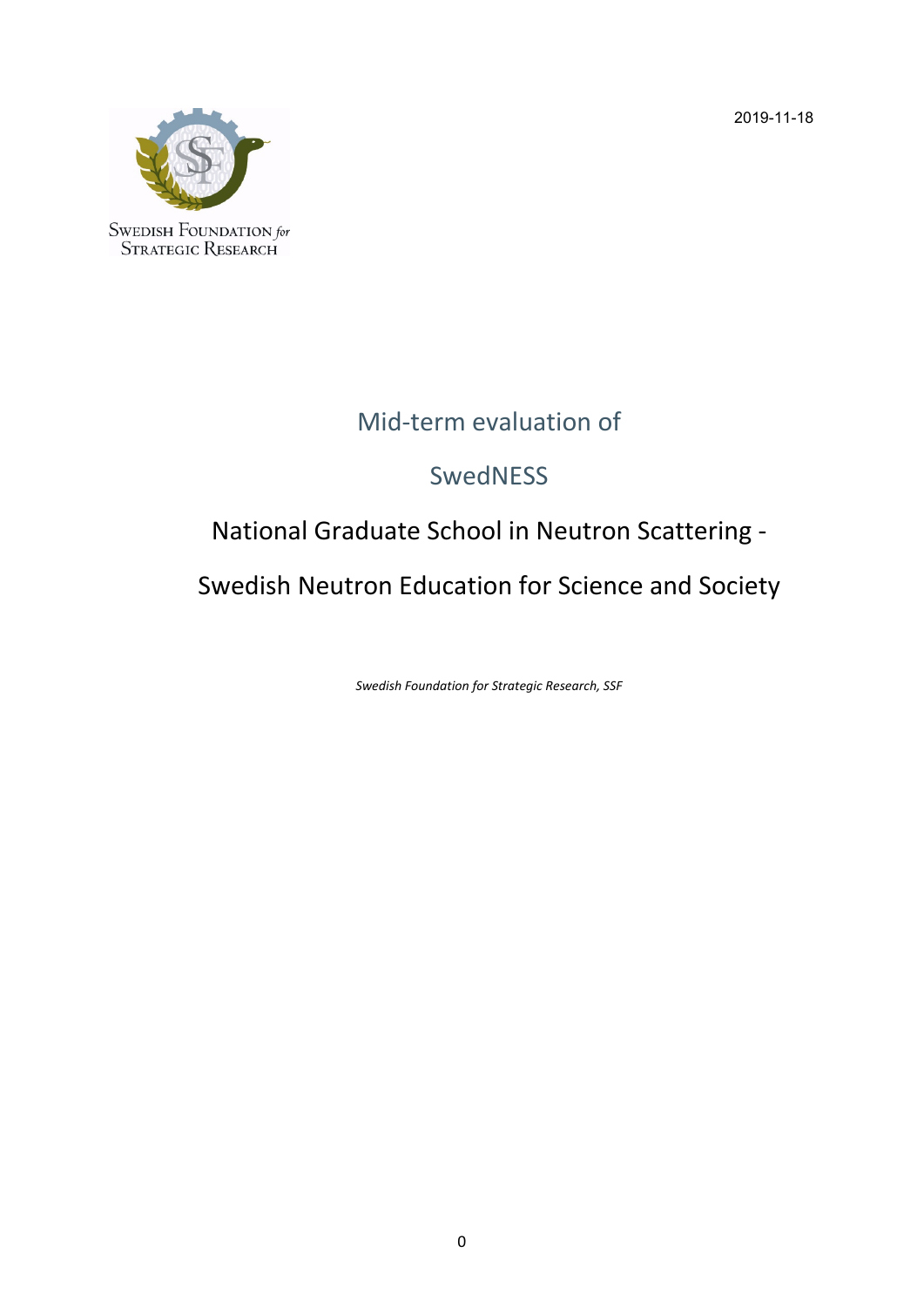# Content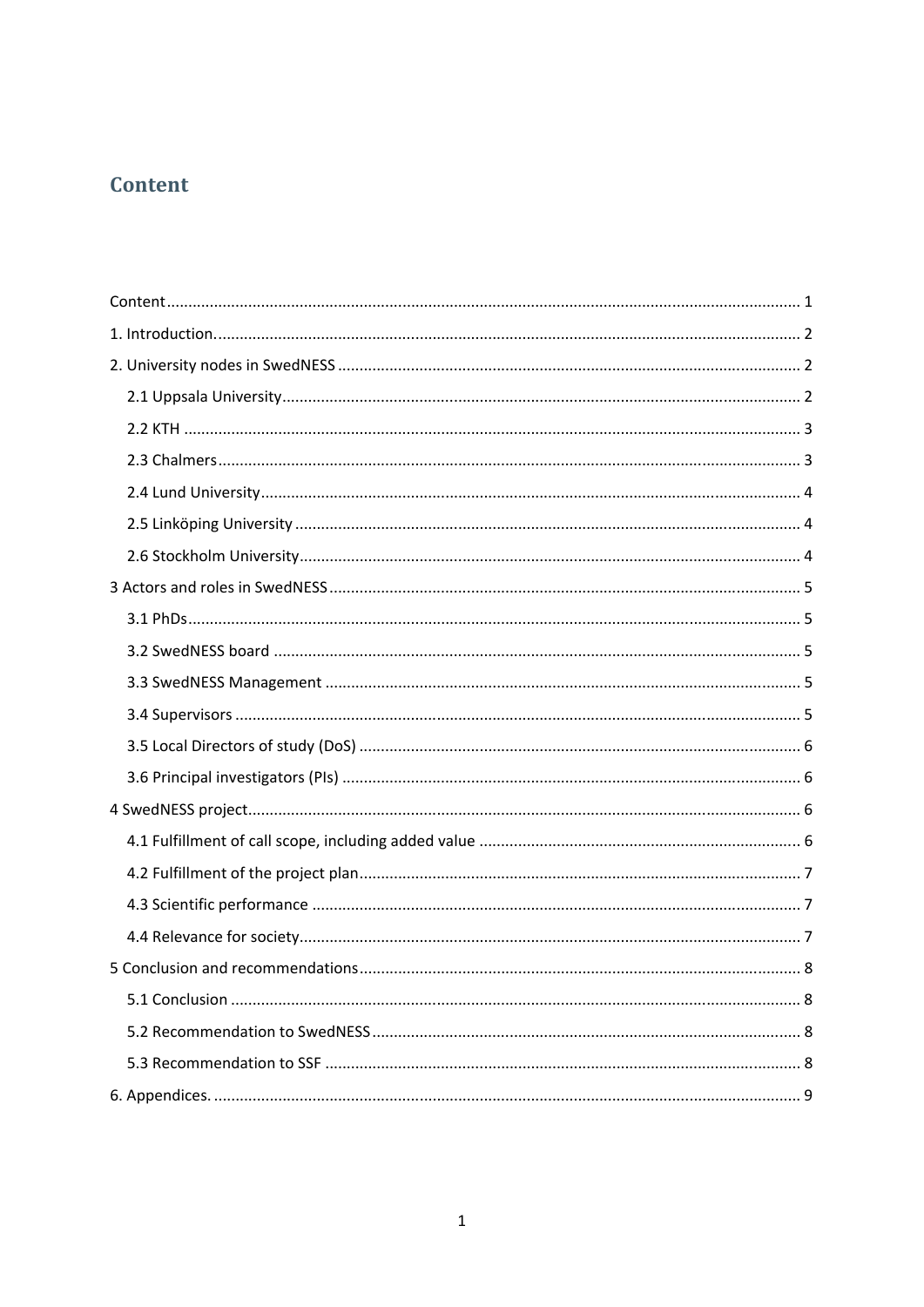# **1. Introduction.**

This document constitutes the mid-term evaluation of the SwedNESS Graduate School. The School is funded by the Swedish Foundation for Strategic Research (SSF). The first phase of the project runs 2016‐08‐01 to 2021‐08‐31, funded with MSEK 120. A possible extension of MSEK 100 in funding is conditional on the outcome of this mid‐term evaluation, for the period of 2020‐08‐01 to 2025‐08‐31.

The purpose of the mid-term evaluation is to get a set of recommendations related to the different dimensions in the call, primarily on an overall project level, but if called for on sub‐project level, and on SSF programming level. The recommendations will form the basis for SSFs decision on continuation of SwedNESS. The evaluation will also include proposed improvements of the graduate school to the SwedNESS management. It can also be used as strategic information for other research graduate school initiatives from SSF.

The midterm evaluation was performed during November 4‐8, 2019. The evaluation was performed by analyzing the mid-term report sent in by the management of SwedNESS, and by interviewing all (20) of the PhD‐students in the program, and most of the appointed study directors and PIs. Furthermore, the management and one representative of the board of SwedNESS was interviewed.

The evaluation panel consisted of:

- Prof. Kell Mortensen, KU, DK (Chair)
- Dr. Helen Walker, ISIS, UK
- Dr. Ulf Rolander, Sandvik, SE

Dr. Joakim Amorim from SSF was secretary to the committee. All the background material, such as the application, mid‐term report and terms of reference for the evaluation is found in the appendices.

# **2. University nodes in SwedNESS**

In total 20 PhD‐students are enlisted in SwedNESS distributed over six universities. Each university has a local principal investigator (PI) and a local Director of Studies (local DoS). SwedNESS has an operative management with a Director and an overall Director of Studies. The management answers to the program board. For the description of SwedNESS and the different roles see the appendices 2.4 and 2.6, as well as section 3 below.

# **2.1 Uppsala University**

Four students are based at Uppsala University (UU) and their research covers all four SwedNESS priority areas: engineering, life sciences, functional materials and basic physics and chemistry. The students have all appreciated the training provided by SwedNESS, with particular praise for the hands-on training, which they view as a unique selling point of the network. However, it should be noted that for some of the students the credit requirements for SwedNESS, when combined with the requirements coming from their own departmental PhD programmes, can prove rather onerous. Every effort should be made to encourage these departmental programmes to be more flexible in recognising the credits coming from SwedNESS, which are vital to the study plans of the students. The students have been very successful in their beamtime applications, covering a wide range of techniques and sources, but some focusing may be required in some cases for the second half of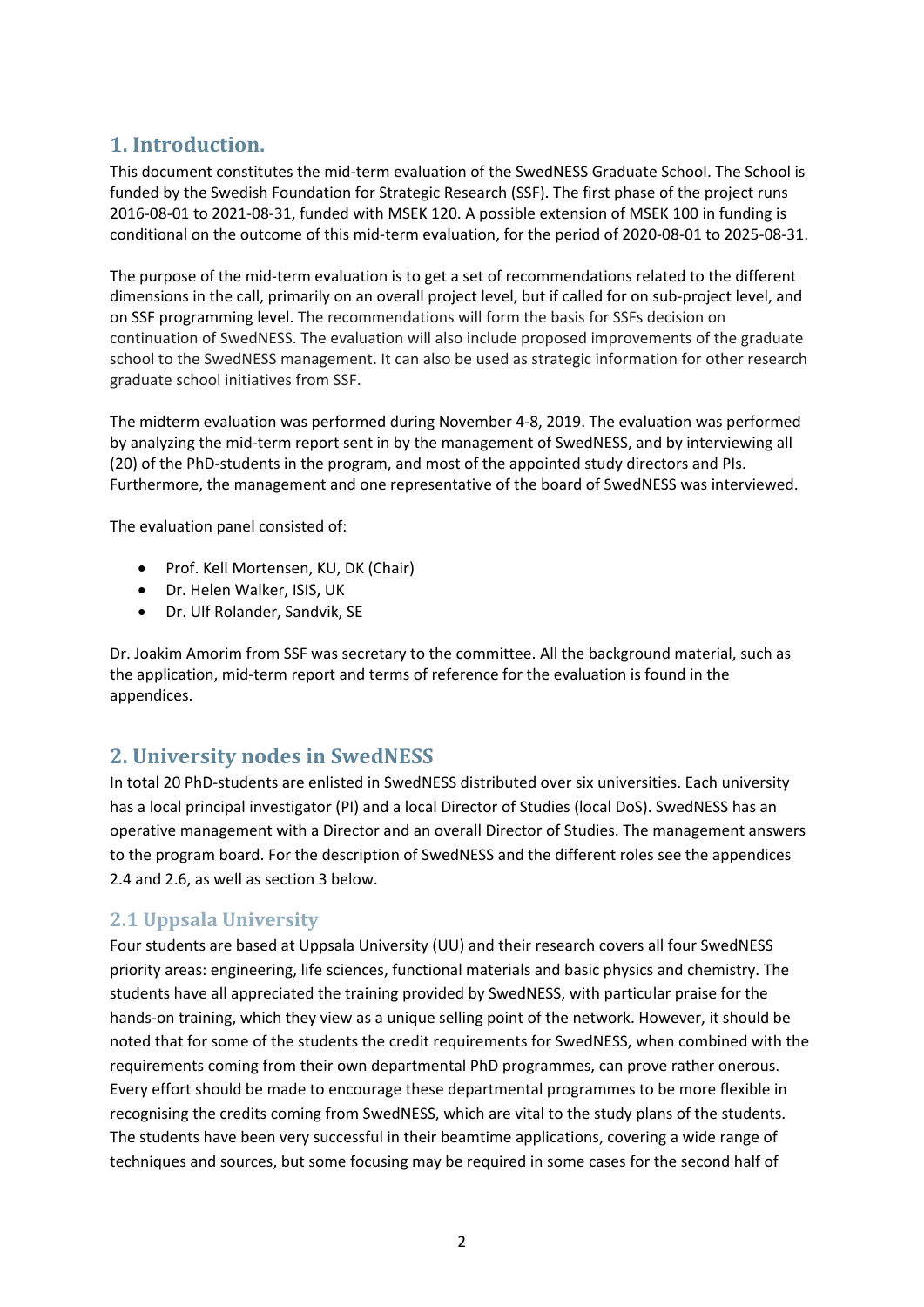their PhD. Appropriate extended stays have been planned, or are currently ongoing, contributing to the independence of the students.

The local PI is the primary supervisor of one of the students, but appears to be very disconnected from SwedNESS, while the local DoS takes his role very seriously indeed, and has extra support from another member of staff, so that they can provide the level of one to one support and mentoring that they view is important. This is highly commendable. In addition, the Director of SwedNESS is also the primary supervisor of one student at UU. Apart from the PI, locally the staff team seems very engaged with SwedNESS, and are keen to see the benefits being realised sustainably.

# **2.2 KTH**

The four PhD projects at KTH cover engineering, functional materials and basic physics. In general, the quality of the student presentations was extremely high, with most students deeply engaged in the SwedNESS network and taking advantage of the additional training opportunities. However, not all of the supervisors seem fully aware of the importance of the training being provided and have not necessarily applied the appropriate level of prioritisation, leading to opportunities being missed. This has led to a very wide variation in the success levels for beamtime applications between the students. Most of the students have developed into independent and in some cases highly productive researchers. It is to be hoped that the extended stays will help to rectify this disparity, but some level of intervention may also be required to support students and supervisors involved.

Both the local PI and DoS are heavily engaged in SwedNESS, with a sense of responsibility going beyond their roles as primary supervisors for two of the projects. Their presentation provided a strong insight into how they were using SwedNESS to contribute towards the establishment of new academic and industrial collaborations exploiting neutron techniques. The students also clearly benefit from having the overall Director of studies for SwedNESS located at KTH.

# **2.3 Chalmers**

There are three PhDs based at Chalmers, with projects covering engineering and functional materials. In general, the committee was impressed by the quality of the students' work, and it was clear that all three are well on track with their studies, with an impressive level of independent research. Appropriate external stay projects and hosts have been identified, and the students have appreciated the main part of the course content provided by SwedNESS. The students have been successful in their beamtime applications, and a number of publications have already been published or are close to submission. The students have also had opportunities to present their work at conferences, widening their research networks.

The PI is the primary supervisor for one of these projects, but the local Director of Studies has no direct supervisory responsibilities. It was not entirely clear what the local DoS role was within the Chalmers node of SwedNESS after the preparation and delivery of the specialized Spectroscopy course. The presentation given by the PI and DoS demonstrated that they are invested in SwedNESS and revealed that Chalmers has contributed its own money to Swedish neutron sciences (MSEK 50). The committee would encourage local management at Chalmers to develop stronger industrial connections, and to ensure that the students are fully aware of the strategic importance of their research.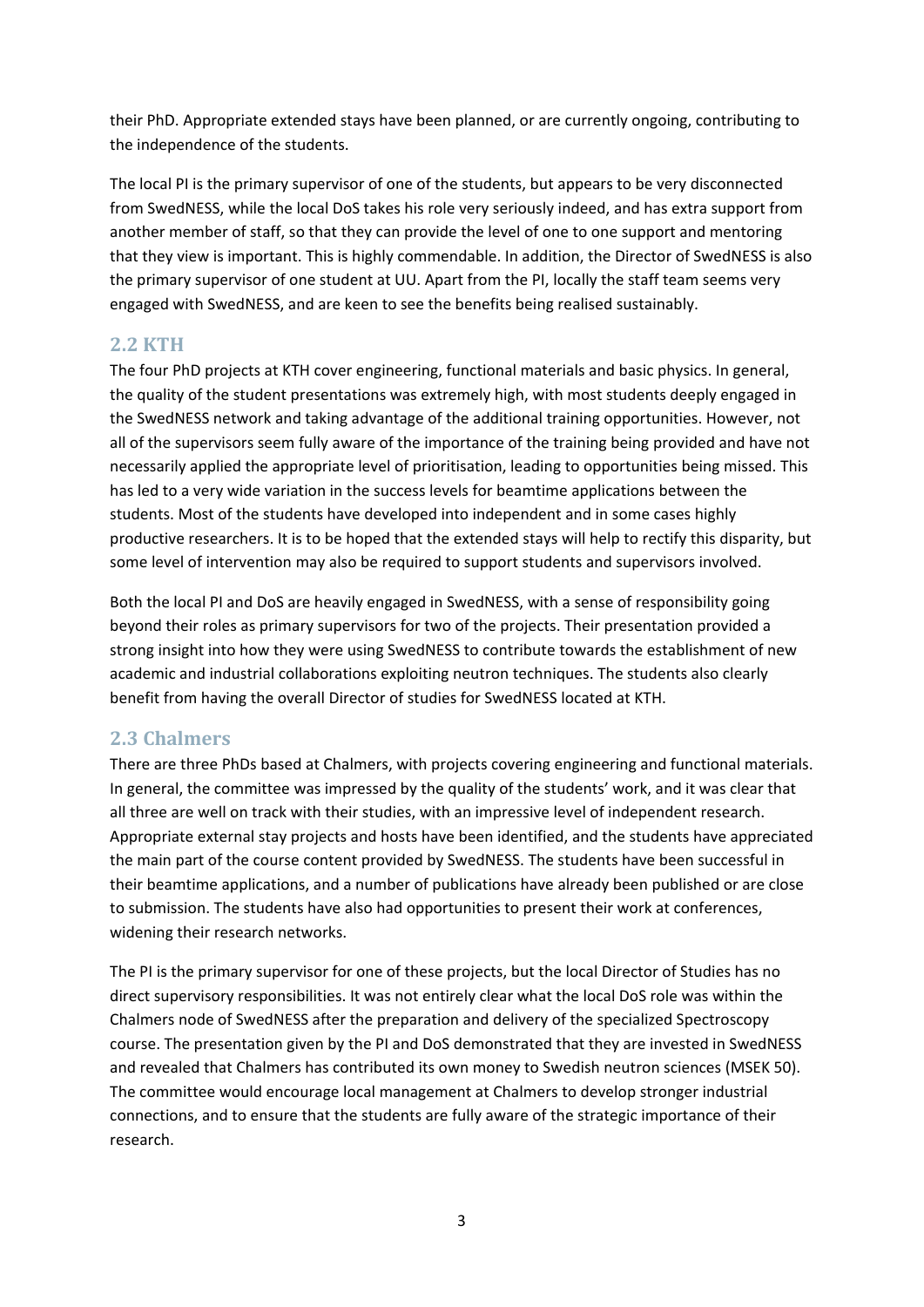# **2.4 Lund University**

The three PhD-students based at Lund University (LU) are working on projects primarily in life sciences, but with strong engineering aspects in one case. The three students expressed their appreciation of the social networking opportunities and courses provided by SwedNESS, and two out of the three have either already completed or are currently engaged in their external stays, while the third is planned. They have been successful in applying for beamtime at a range of facilities but should be encouraged to start working on publications and presenting their work at international conferences. In certain cases, the students would benefit from being given clearer guidance on the goals of their research, and their strategic relevance.

The PI is named as a supervisor for one student but does not appear to be heavily involved either in this project or the others. The local DoS is a secondary supervisor for one of the other projects. It is not clear what the local management views as their responsibilities towards SwedNESS, apart from the development and delivery of the specialised imaging course. The committee felt that more could be done to support the integration of both the students and their supervisors into the SwedNESS network. No presentation was made in terms of how SwedNESS fitted into existing research programmes at Lund, or how the work in SwedNESS could be put onto a more sustainable footing. The overall impression is that little advantage is being taken regarding the opportunities offered by the university's proximity to ESS.

# **2.5 Linköping University**

The three PhD‐students at Linköping University (LiU) are working on diverse projects covering engineering, life sciences and functional materials. The students are all impressively independent and developing their own research directions. It is to be particularly commended that their research has strong strategic implications for the successful running and exploitation of ESS in the future; and the students appear to recognise this. Two extended stays have already been completed, and the others are planned. The students appear to be on track with their studies, and several publications and patents are in development or already published. In certain cases, it would perhaps be helpful to encourage stronger links between students and supervisors across the entire network to help avoid feelings of isolation.

One supervisor is also the local PI, and while that project is running very well, it is not clear that the PI perceives any role for themselves within the everyday running of SwedNESS. The local DoS seemed rather remote from the SwedNESS project and has little engagement with the students. It is perhaps a little regrettable that, in a network of experts such as this, there wasn't the depth of support to be able to avoid significant delays in running a course when a personal situation developed. There are also concerns that the local management doesn't appear to foresee any means of making the course materials developed sustainable without continued financial support from SSF.

# **2.6 Stockholm University**

The three PhD projects based at Stockholm University (SU) cover life sciences, functional materials and basic physics. The three students highly appreciate the SwedNESS courses they had attended, and the social network these have fostered. They have been successful in applying for beamtime and have already produced a number of publications. Extended stays are planned for all three at appropriate host organisations. While all three students appear to be well self-motivated and independent, in certain areas they may benefit from more direct supervision and direction. The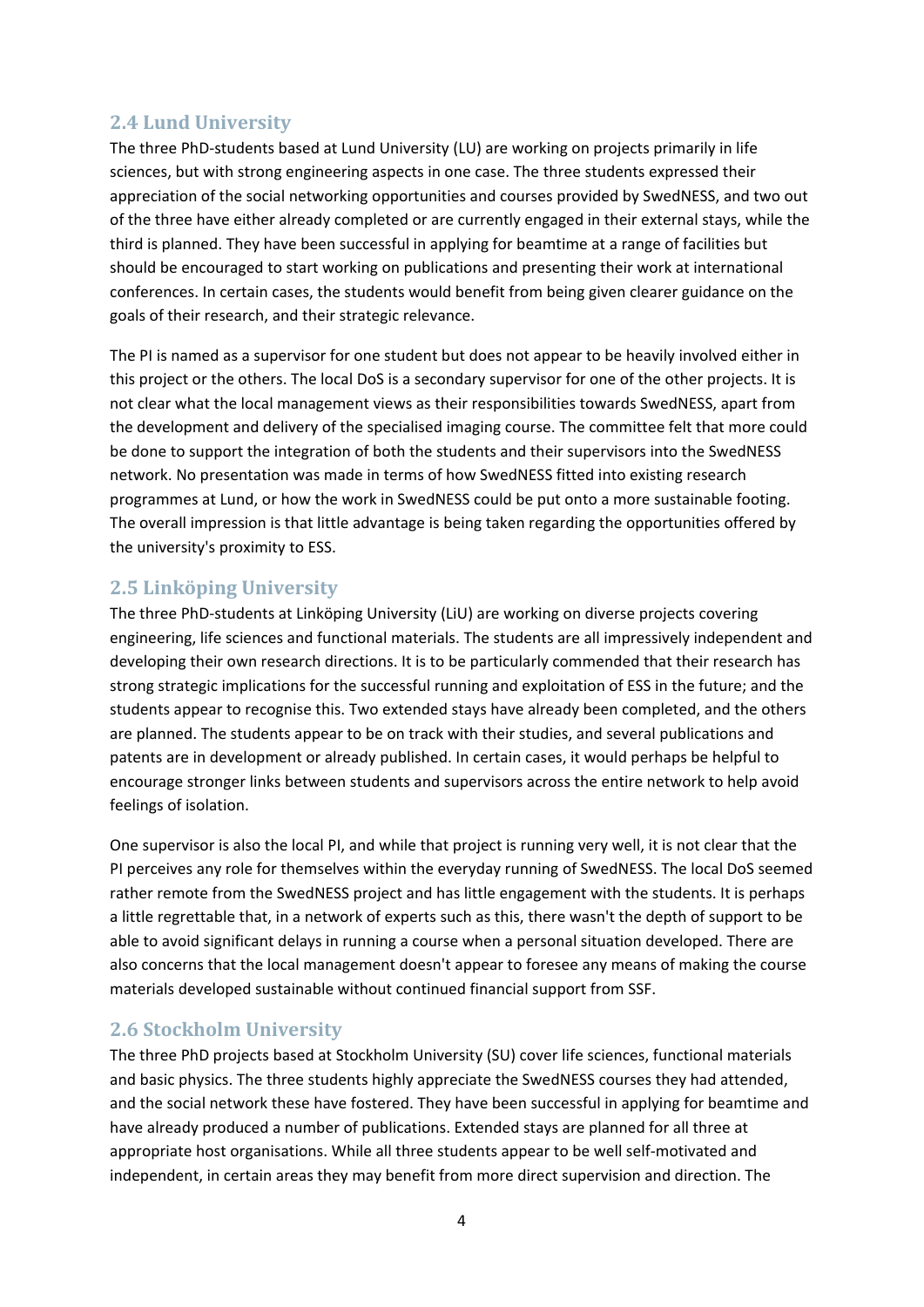students should also be encouraged to enhance and advertise the strategic relevance of their research where appropriate. In areas where supervisors have less neutron experience, it would be beneficial if stronger collaborative links could be formed with the relevant neutron experts across the SwedNESS network.

The PI does not have any clear involvement with SwedNESS and is not acting in a supervisory capacity for any of the students. The DoS is the primary supervisor for one of the students, but clearly feels a sense of responsibility to all three and is keen to provide them with support. The specialised diffraction course developed at SU has been well received, and the committee is very happy to see that the DoS recognises the value of creating something sustainable and that it has been integrated into the university course catalogue.

# **3 Actors and roles in SwedNESS**

### **3.1 PhDs**

The committee is impressed with the general high standard and independence of the PhD‐students in SwedNESS. In few cases, there are though clear need for more interaction with the supervisor(s), either because the student needs help to focus his or her project or because the student needs more close supervision. The PhDs did not mention the possibility to get help from the university‐reference groups in the case of lack of supervision

The SwedNESS PhD‐students have a decent network and get support from others in the SwedNESS network. However, some students have their network from elsewhere. The SwedNESS courses are generally good and provides good common knowledge and basis for networking.

The extended stays abroad are very important and highly appreciated by the students. These external stays have been to neutron sources all over the world, such as in USA, Japan, Australia, Germany, Switzerland etc., which gives very important experiences and interaction with specialists.

The projects represent a good spread in disciplines and techniques.

# **3.2 SwedNESS board**

The SwedNESS board seems to take its role very seriously. The board cares about SwedNESS and is aware of potential risks and bottlenecks. The board is an important security and backup for the management.

# **3.3 SwedNESS Management**

The committee was impressed by the dedication of the management, both the director and the overall DoS. The level of engagement and activity from the management seems excellent, and awareness of individual students is high. The management is constructively moving SwedNESS and Swedish neutron science forward.

# **3.4 Supervisors**

The supervisors show highly varying level of engagement in the SwedNESS projects. SwedNESS should make clear what kind of expectations they have on the supervisors. The supervisors should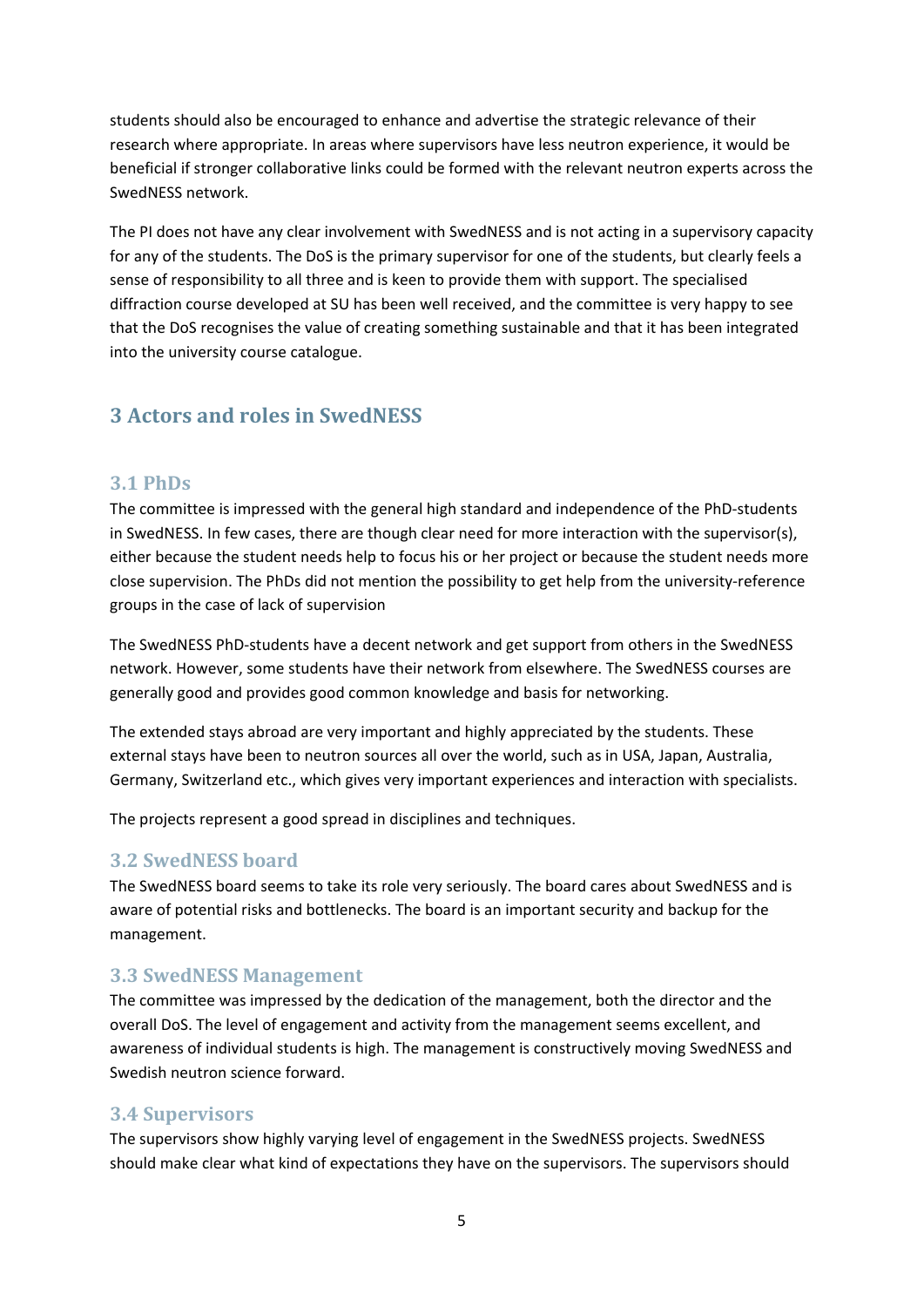appreciate the fully funded PhD‐students and be active in more parts of the projects, including visits to neutron facilities. The supervisors should also attend SwedNESS activities, such as annual meetings. There is no sign of a supervisor network, as was outlined in the application.

# **3.5 Local Directors of study (DoS)**

The committee observed very different degree of perceived responsibility amongst the local DoSs. Their specific role in the program should be clarified by the management. The initial role of the DoSs, setting up courses has generally been very good, but the necessity to follow up on both running and new courses seems somewhat lacking, even though some DoSs have taken this duty seriously and for example secured implementation of courses into the general university course program. Some courses are demanded by the students but will effectively be given too late to be relevant. Improved communication about relevant courses, summer schools and conferences worldwide could benefit the students and reduce the pressure to develop new courses in all disciplines.

There is a lack in consensus in the role of the local DoS concerning following the progress of individual PhD‐students and their project. The DoS should have a coordinating responsibility for the PhDs in their respective universities. DoS should take more responsibility in "mid‐term review" to probe the status of the students and follow their progress.

The DoSs could initiate a dialog with the universities in order to have a meaningful study plan for PhDs which avoid being overloaded by mandatory credits from respectively SwedNESS and Departments.

It is obviously awkward for the DoS to intervene with supervisors, but perhaps their role could be made easier if SwedNESS management made it very clear that all primary supervisors are expected to attend more than one beamtime with their PhD student.

# **3.6 Principal investigators (PIs)**

The PI-role should be re-visited. The committee's impression is that the PIs formulated the application, but since then their involvement has been rather weak.

The PI could use their strategic position in their respective universities and intercede more with universities about the SwedNESS‐program, for instance about the student credit development. The PI-group could act as a reference group to the operative management but should not be linked directly to the board.

# **4 SwedNESS project**

# **4.1 Fulfillment of call scope, including added value**

The program is well on its way to fulfill the scope of the call. 20 well educated PhDs is a significant increase for the community and will certainly affect the neutron scattering competence map in Sweden for the future. The high reflectivity mirror project, the deuteration development project and the sample environment projects are all examples of relevance and importance for future Swedish neutron scattering science.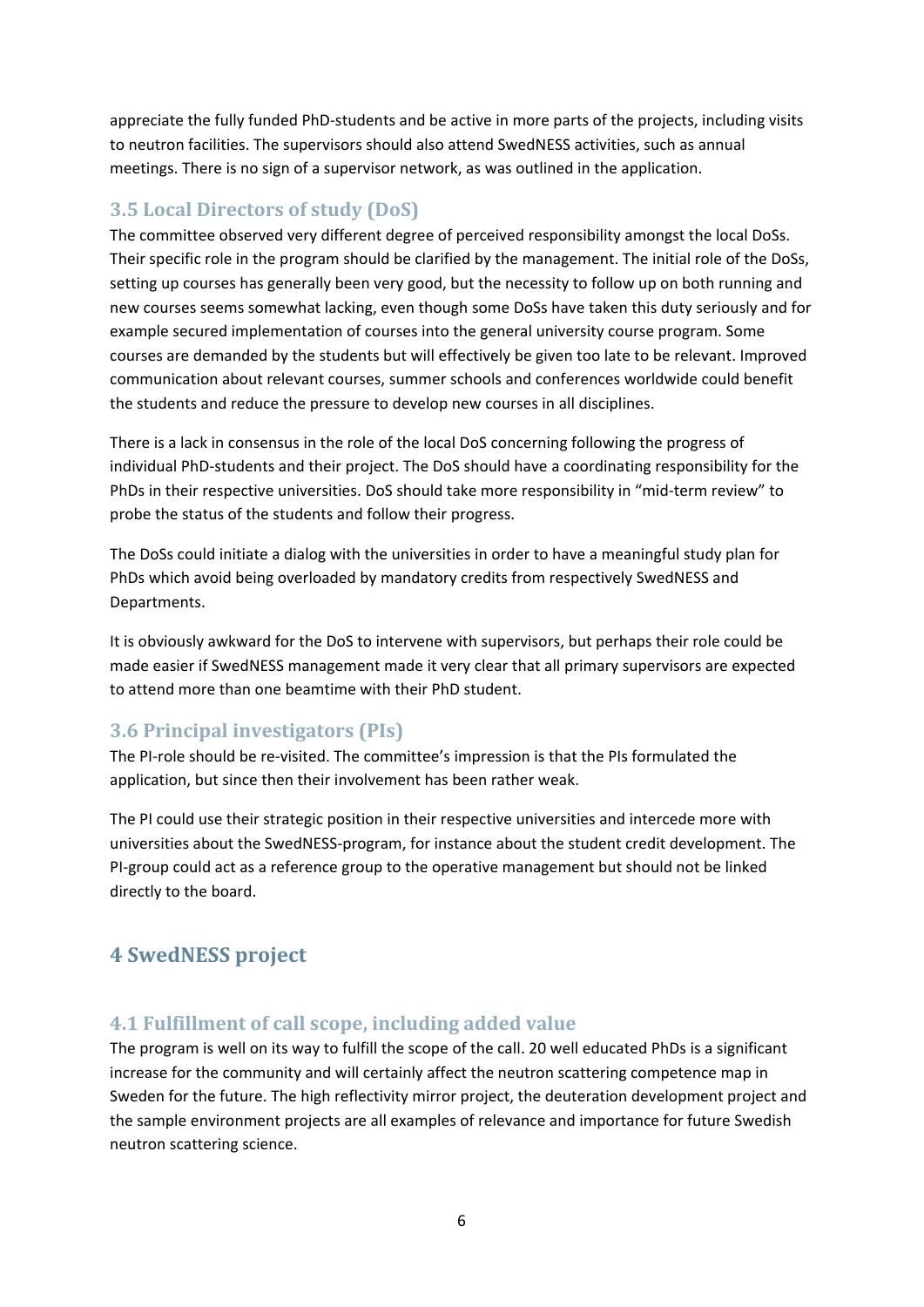Overall, course development and hands‐on training has been very successful, appreciated by the students, and sets an example for how this should be done for future graduate schools. The work needs to be completed by revising the course catalogue, developing unfinished courses as well as revising courses based on feed‐back from the attendees. In some cases, scouting for existing courses abroad may be more effective than developing Swedish alternatives.

Through SwedNESS a common curriculum has been developed, but when it comes to fostering real inter‐university collaboration, more can be accomplished.

# **4.2 Fulfillment of the project plan**

The project is approximately one year late, which perhaps could be expected considering the complexity and size. Clearly, the quality of the PhDs is high which is much more important than the specific timing. Course development has been good, and this curriculum development should continue. However, scouting for new neutron users could have been more active and it is unclear whose role this is. Annual meetings seem to be working very well and is beneficial for the whole Swedish neutron community. A clear goal was to create a supporting supervisor network, which has not happened. Indeed, the supervisor, crucial for the success of most PhD projects, appears to have been occasionally forgotten in the build-up of SwedNESS. PI competence, as described in the application, has not really been utilized, and industry/society collaboration has not been established as promised, at least not as viewed from the students' perspective. Interdisciplinary collaboration could be strengthened. However, an excellent, diverse group of enthusiastic PhD‐students has been formed.

### **4.3 Scientific performance**

All four named research areas of SwedNESS; Life‐Science & Technologies, Engineering materials & Processes, Novel Functional Materials, and Basic Physics & Chemistry are areas of strength in Sweden, highly relevant and with potential to be world leading.

Several strong projects are found within Engineering with high relevance both academically and industrially, perhaps most notably the work on high reflectivity mirrors. Also, within Functional materials SwedNESS is working on the relevant state of the art areas, and with potentially high industrial interest. There is a nice spread of sub‐areas, e.g. batteries (cathode, anode and electrolytes), thermoelectrics, clathrates, and magnetic materials.

There are some projects within Life Science, also an area of Swedish strength, with an opportunity for future expansion. Within basic physics and chemistry there are several good basic materials science projects but not so much basic physics. The interdisciplinary aspect of the projects is limited, which might also limit the opportunity to interact between nodes.

### **4.4 Relevance for society**

Several very relevant projects are running, with obvious opportunity to interact closely with Swedish industry and society. Although companies were often named in the student presentations, in most cases the actual interaction was limited or missing. SwedNESS should consider holding workshops about relevance and utilization of research results to improve the industrial/societal connection to SwedNESS and promote participation in the neutron scattering community.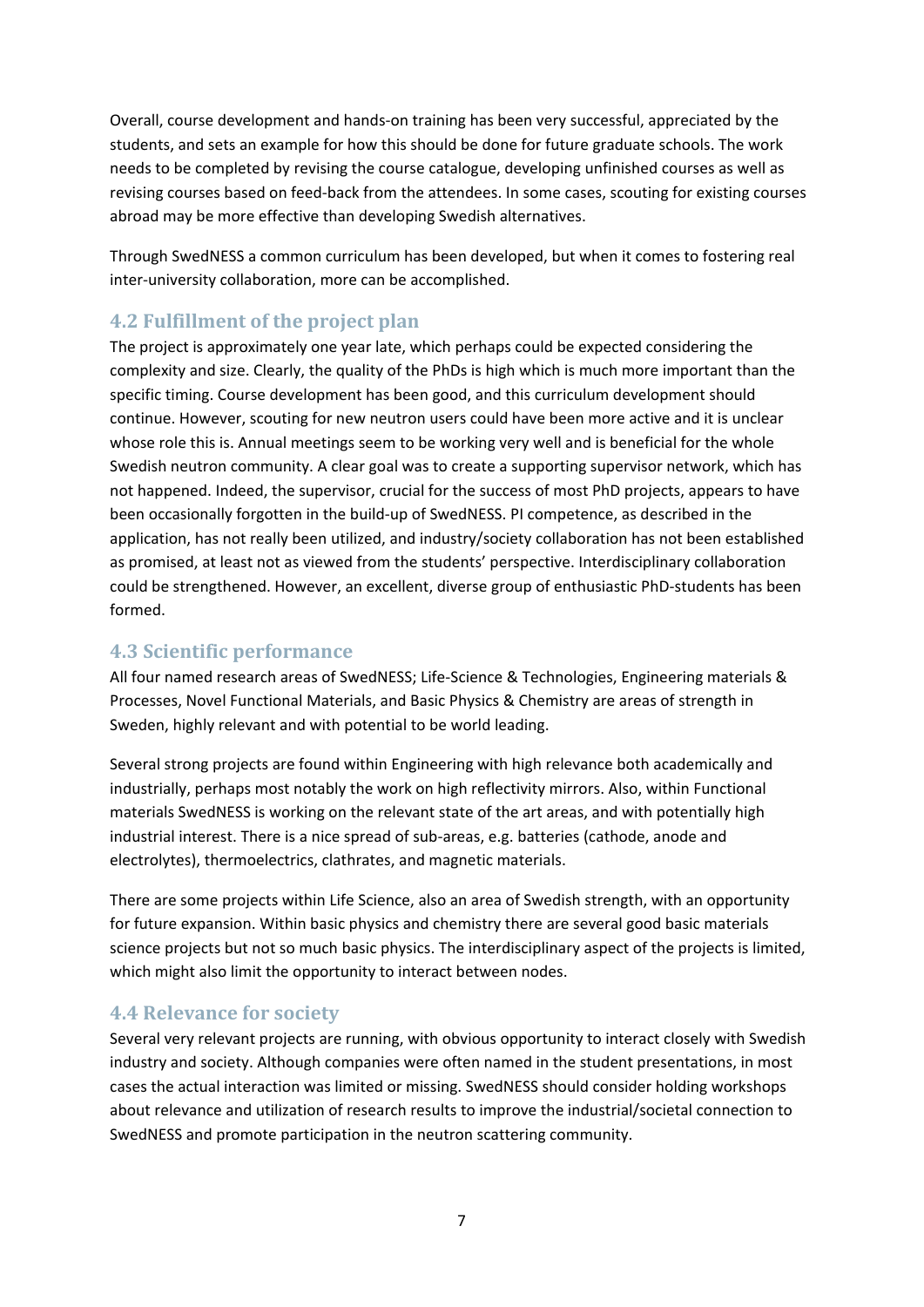# **5 Conclusion and recommendations**

### **5.1 Conclusion**

SwedNESS is a unique and excellent effort for Sweden and Swedish neutron sciences. The projects and the PhD‐students are generally of very high quality and will contribute to future Swedish sciences. The framework of SwedNESS including good funding for courses and extended, international visits is highly appreciated, and it is strongly recommended to be continued.

# **5.2 Recommendation to SwedNESS**

### *5.2.1 Next stage of SwedNESS*

The next call for PhD-proposals should be transparent. It is recommended that the management use an external, international assessment committee for the selection of projects. Selection should be based primarily on excellence, but geographic distribution and topical diversity should as well be taken into account. However, there should be no requirement for projects to be equally distributed across the nodes.

The management of SwedNESS should develop a system for evaluating the quality of supervision.

The final decision on projects should be made by the board based on international panel assessment and the supervision review.

SwedNESS should aim for 20 PhD‐students in the next stage by moving superfluous funds from stage 1 to stage 2. More considerable co-funding from universities should also be sought for.

#### *5.2.2 Roles*

Both the local DoSs and the PIs can play important roles for the success of the SwedNESS project. The management should make their expectations regarding the responsibility of respectively the PIs and the DoSs clear. However, the overall SwedNESS structure is somewhat complex. The management may consider a simplification in the next phase of the project.

#### *5.2.3 Curriculum*

Local DoSs and/or PIs should initiate discussions with their respective universities on mandatory courses.

#### *5.2.4 Future*

Local DoSs and/or PIs should initiate discussion with universities on future postdoc positions, which the SwedNESS students can apply for in competition with other international young researchers.

# **5.3 Recommendation to SSF**

#### *5.3.1 Continuation*

It is strongly recommended that SSF funds the next stage of SwedNESS, which optimally should start before the end of the present program, to ensure overlap between the present and new cohorts of PhD‐students.

#### *5.3.2 Future*

It is recommended that SSF considers a future postdoc program, which the SwedNESS students can apply for in competition with international young researchers.